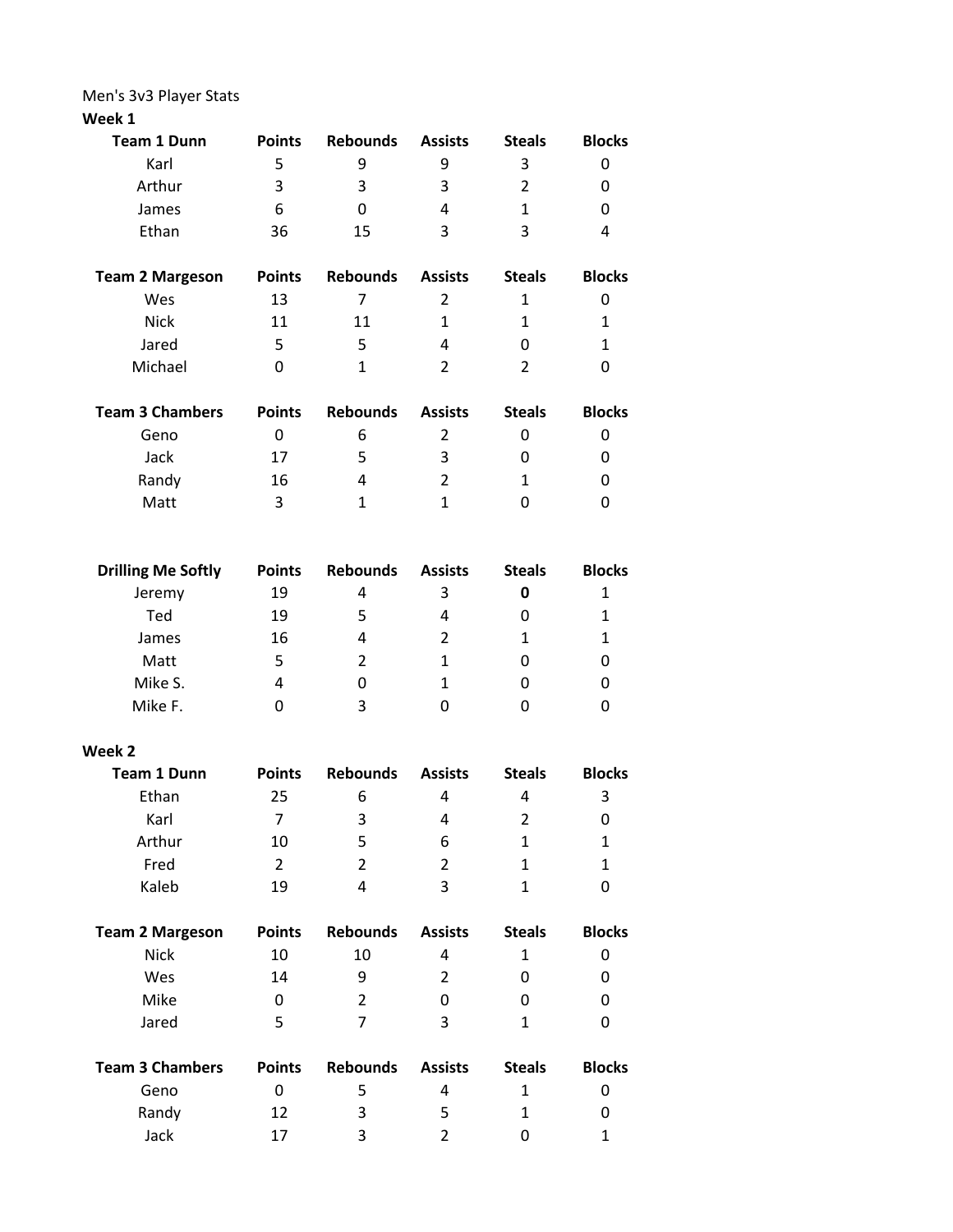| Matt S.                   | 3             | 3               | 3              | 0             | 0              |
|---------------------------|---------------|-----------------|----------------|---------------|----------------|
| Matt O.                   | 0             | 0               | 0              | 0             | $\mathbf{1}$   |
| <b>Drilling Me Softly</b> | <b>Points</b> | <b>Rebounds</b> | <b>Assists</b> | <b>Steals</b> | <b>Blocks</b>  |
| Mike                      | 6             | $\overline{4}$  | 3              | 0             | 0              |
| Matt                      | 7             | $\mathbf{1}$    | $\overline{2}$ | 0             | 0              |
| James                     | 9             | 4               | 5              | $\mathbf{1}$  | $\mathbf{1}$   |
| Ted                       | 27            | 6               | 3              | 0             | 0              |
| Week 3                    |               |                 |                |               |                |
| <b>Team 1 Dunn</b>        | <b>Points</b> | <b>Rebounds</b> | <b>Assists</b> | <b>Steals</b> | <b>Blocks</b>  |
| Ethan                     | 11            | 10              | $\overline{2}$ | 1             | 0              |
| Karl                      | 10            | $\overline{7}$  | $\mathbf{1}$   | 0             | 0              |
| Arthur                    | 0             | 0               | 3              | 0             | 0              |
| James                     | 6             | $\overline{2}$  | 0              | 0             | 0              |
| Kaleb                     | 5             | 3               | 3              | 0             | $\mathbf{1}$   |
| <b>Team 2 Margeson</b>    | <b>Points</b> | <b>Rebounds</b> | <b>Assists</b> | <b>Steals</b> | <b>Blocks</b>  |
| <b>Nick</b>               | 7             | 3               | $\mathbf 1$    | 0             | $\mathbf{1}$   |
| Wes                       | 13            | 5               | 2              | $\mathbf{1}$  | 0              |
| Mike                      | 2             | $\mathbf{1}$    | 3              | $\mathbf{1}$  | 0              |
| Jared                     | 10            | 6               | $\overline{2}$ | 0             | 0              |
| <b>Team 3 Chambers</b>    | <b>Points</b> | <b>Rebounds</b> | <b>Assists</b> | <b>Steals</b> | <b>Blocks</b>  |
| Geno                      | 11            | 7               | 4              | 0             | 0              |
| Randy                     | 11            | 6               | $\mathbf{1}$   | 0             | 0              |
| Jack                      | 15            | 3               | $\mathbf{1}$   | $\mathbf{1}$  | $\overline{2}$ |
| Erik                      | 0             | 2               | 5              | 1             | 0              |
| Matt                      | 0             | $\overline{2}$  | 0              | 0             | 0              |
| <b>Drilling Me Softly</b> | <b>Points</b> | <b>Rebounds</b> | <b>Assists</b> | <b>Steals</b> | <b>Blocks</b>  |
| Ted                       | 34            | 8               | 4              | 0             | 0              |
| James                     | 10            | 18              | 7              | $\mathbf{1}$  | 0              |
| Mike                      | 11            | $\overline{7}$  | 4              | 0             | 0              |
| Week 4                    |               |                 |                |               |                |
| <b>Team 1 Dunn</b>        | <b>Points</b> | <b>Rebounds</b> | <b>Assists</b> | <b>Steals</b> | <b>Blocks</b>  |
| Ethan                     | 26            | 10              | $\overline{2}$ | 0             | $\overline{2}$ |
| Karl                      | 4             | 6               | 4              | 0             | 0              |
| Arthur                    | 13            | 3               | 5              | $\mathbf{1}$  | $\mathbf{1}$   |
| Fred                      | 4             | 9               | $\mathbf{1}$   | 0             | $\mathbf{1}$   |
| Kaleb                     | 6             | 4               | 3              | 0             | 0              |
| <b>Team 2 Margeson</b>    | <b>Points</b> | <b>Rebounds</b> | <b>Assists</b> | <b>Steals</b> | <b>Blocks</b>  |
| Wes                       | 15            | 5               | $\mathbf{1}$   | 0             | 0              |
| Jared                     | 6             | 10              | 0              | 0             | 0              |
|                           |               |                 |                |               |                |